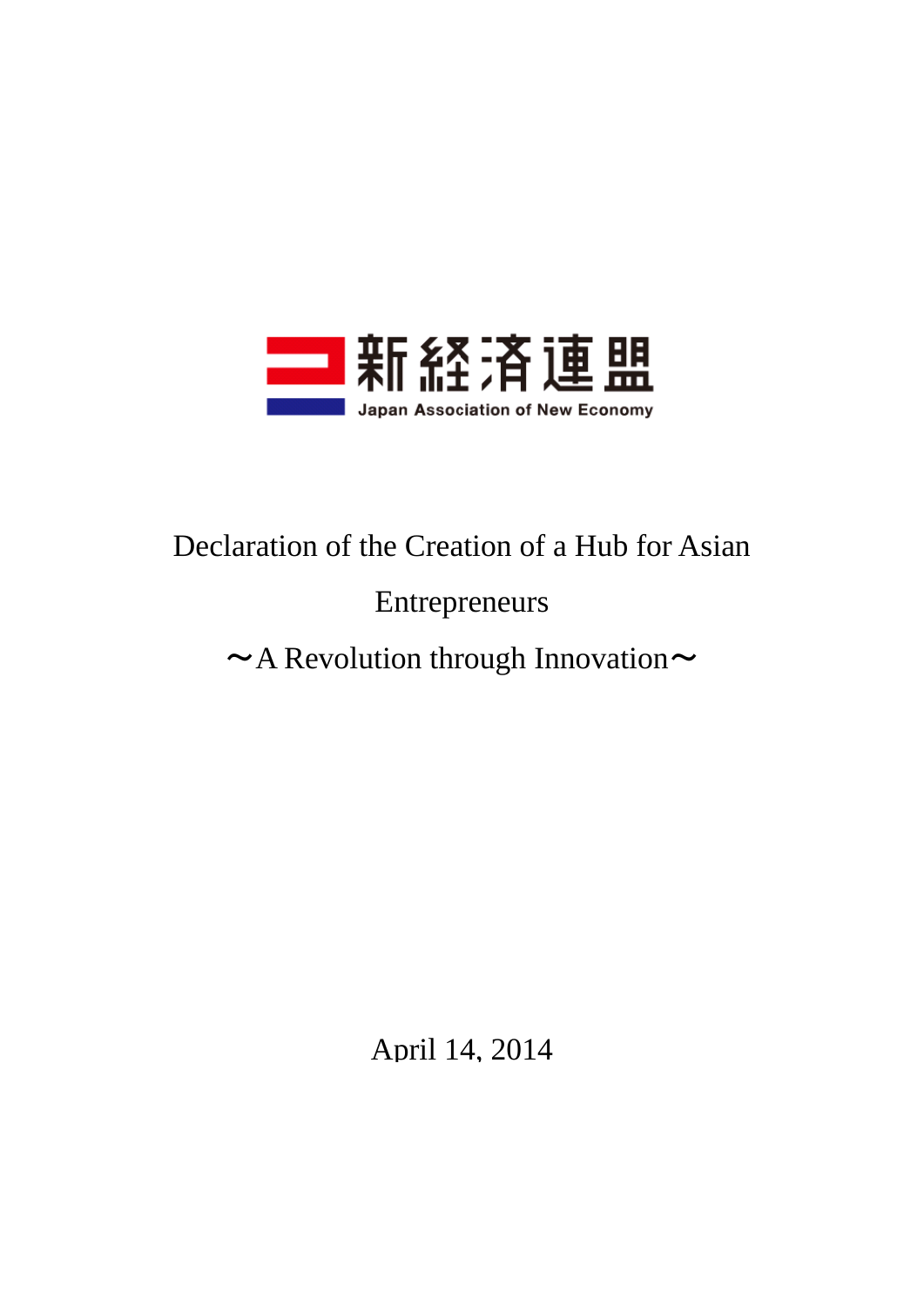#### 1. Introduction

 Following on from last year, the Japan Association of New Economy (JANE) held the New Economy Summit (NES) 2014 on April 9-10. The NES is an event in which entrepreneurs from around the world gather to discuss the new economy. Compared to last year's meeting, NES 2014 expanded to areas beyond IT and brought entrepreneurs from not only the United States, but also Asia and Europe together. At the summit, the latest global trends were shared and lively discussion was carried out on what should be done in Japan to encourage innovation and realize the creation of a new economy.

 Based on the results of the discussions at this year's summit, JANE is recommending a number of policies that we believe are necessary to the Japanese government. We strongly hope that they are reflected concretely in the revision of the growth strategy that will be conducted in June.

#### 2. Items Confirmed at NES 2014

#### (1) Current global trends

Due to the progress of the digitization of society and industry as a whole, as well as the growth of Internet use, we are being forced to redefine lifestyles and all aspects of society. Rather than innovations, these developments are a set of revolutions occurring simultaneously throughout the world.

# (2) The importance of innovation and entrepreneurship

These changes have created a foundation for anyone to be able to change the world through the use of IT. Innovation happens when people are given the opportunity to take a risk and actually try something new, learn from their mistakes, and try again. It is actually more risky not to take new actions.

(3) The need to break away from Japan-limited systems

There are excellent human resources around the world and there is a need to bring together their wisdom. Japan cannot survive with systems and practices that are preconditioned on the domestic market.

(4) The role of government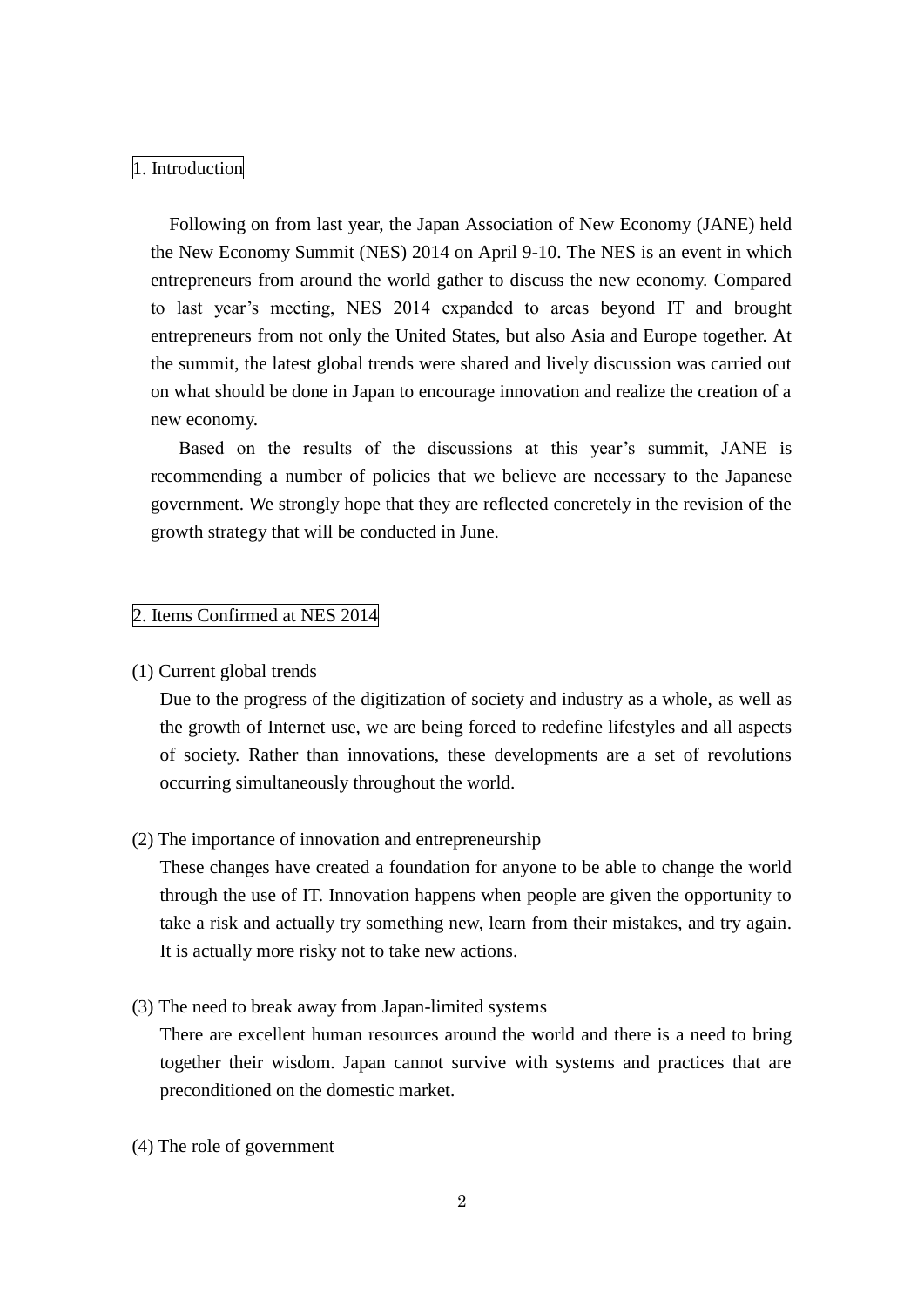In order to establish an environment that fosters an entrepreneurial culture and generates venture innovation, we need a clear commitment from the government.

For further details, please see the Reference section.

# 3. Specific Recommendations

【Objectives】

・Prompt realization of KPI set by the government: business opening and closing rates of 10%

・Make Japan a hub for Asian entrepreneurs

Recommendation 1: Establish an environment for competitive advantage in the world (adjust the ground rules for competition)

- 1. Reduce corporate tax rate at least to the low 20% range.
- 2. Regarding the handling of the acquisition premium (difference between acquisition cost and net assets) generated by M&A, encourage the application of international accounting standards, from the standpoint of equal footing with overseas corporations.

Recommendation 2: Establish an environment that will produce venture innovation

- 1. Thoroughgoing review of regulations that impede venture innovation
	- ・We should eliminate the principles of face-to-face and on-paper delivery, and further enrich the national economy with further use of the Internet and through higher productivity provided by the Internet.
	- ・We should assess new communication that uses the Internet with a positive attitude, and formulate guidelines for the thorough use of the Internet, under the strong leadership of the Prime Minister.
	- ・Identify the regulations that could impede the utilization of under-used assets such as empty rooms, and implement the necessary measures to address them.
	- ・Regarding review of the Personal Information Protection Law, which includes the handling of personal data, balance between the protection and the use of data is necessary. Sufficient and open discussion with people from the business world is required.
	- ・We should have an institutional design that enables the reform of the electric power system to change the inefficient use of electricity and spur innovation.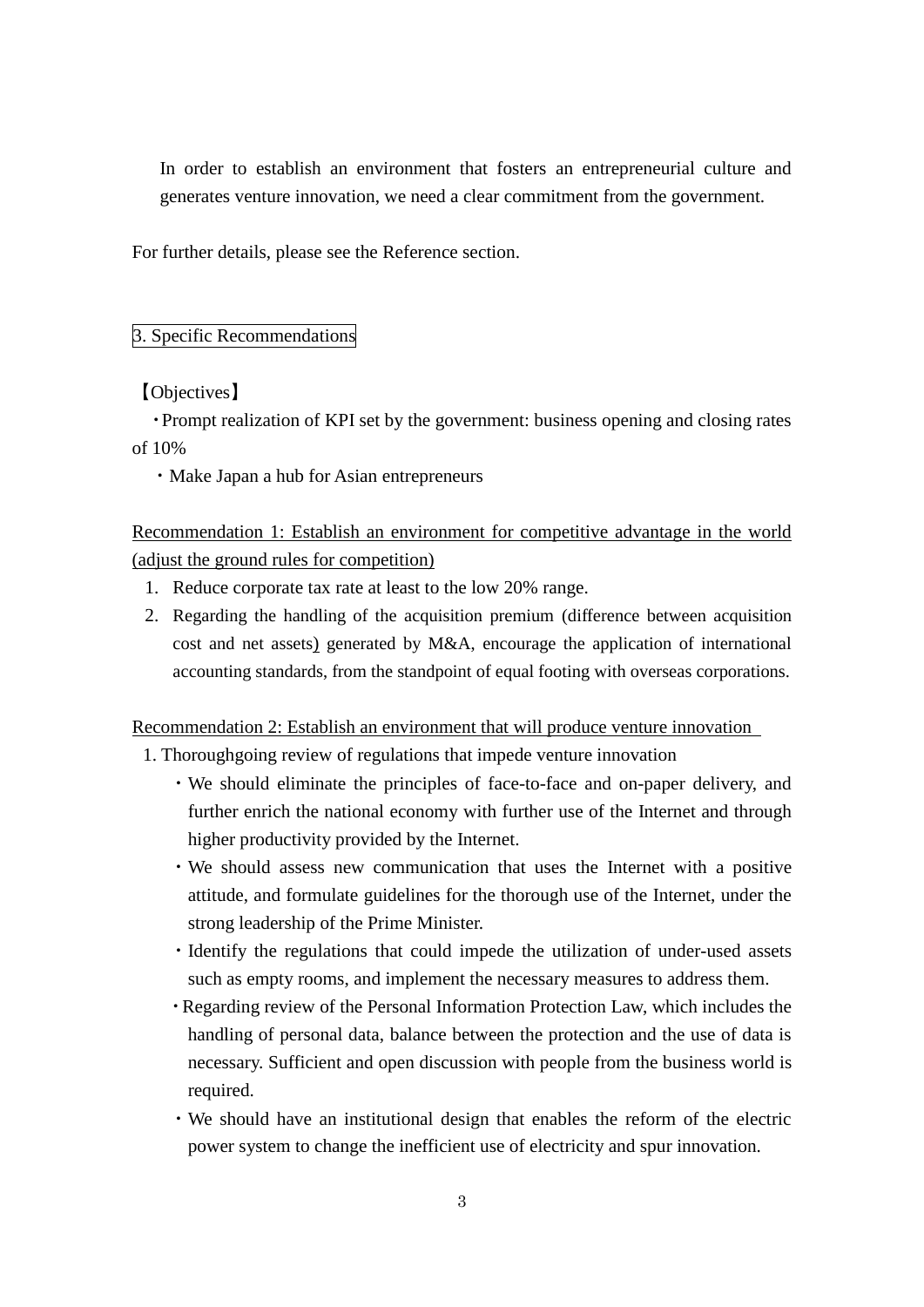- 2. Advance the Internet Autobahn concept.<sup>1</sup> Part 1 of this concept will be a free Wi-Fi network in place by 2020. Through this, we aim to promote the new economy and expand employment by advancing the development of various service applications and M2M communications.
- 3. In the purchase process of an e-government system, establish and promote a healthy environment for competition among new and old companies. By doing this, we should break away from outdated systems and pursue efficient systems that reflect innovation.

#### Recommendation 3: Establish an environment that fosters an entrepreneurial culture

 Confer medals or bestow awards presented by the Prime Minister on people who have started a business and brought about disruptive innovation irrespective of his or her age.

#### Recommendation 4: Establish Japan as a hub for Asian entrepreneurs

Amidst global competition for obtaining high-level human resources, promote initiatives for recruiting outstanding entrepreneurs/engineers and funds from around the world, and make Japan a hub for Asian entrepreneurs.

- 1. Offer income tax breaks and easing of visa restrictions to entrepreneurs and engineers invited from overseas.
- 2. Cut the tax on IPO capital gains in half.

-

- 3. Improve the appeal of entertainment in the big cities, for example, by relaxing the Entertainment Business Act.
- 4. Strengthen airport functions in the Tokyo Metropolitan area, and lower airport landing fees.

Recommendation 5: Establish an environment to cultivate and secure the entrepreneurs and engineers who can make innovation happen.

1. Increase engineers both qualitatively and quantitatively.

\* Strengthen programming education for children through the public and private partnerships (by teaching materials made from private sector expertise, and actively utilizing integrated study periods, after school classes, Saturday classes, etc.) and consider making them compulsory subjects, as they are in the United

<sup>&</sup>lt;sup>1</sup> A concept for establishing an environment that enables the use of communication networks and the Internet (which are social infrastructure) in an overwhelmingly faster and cheaper manner than any other countries that may have established.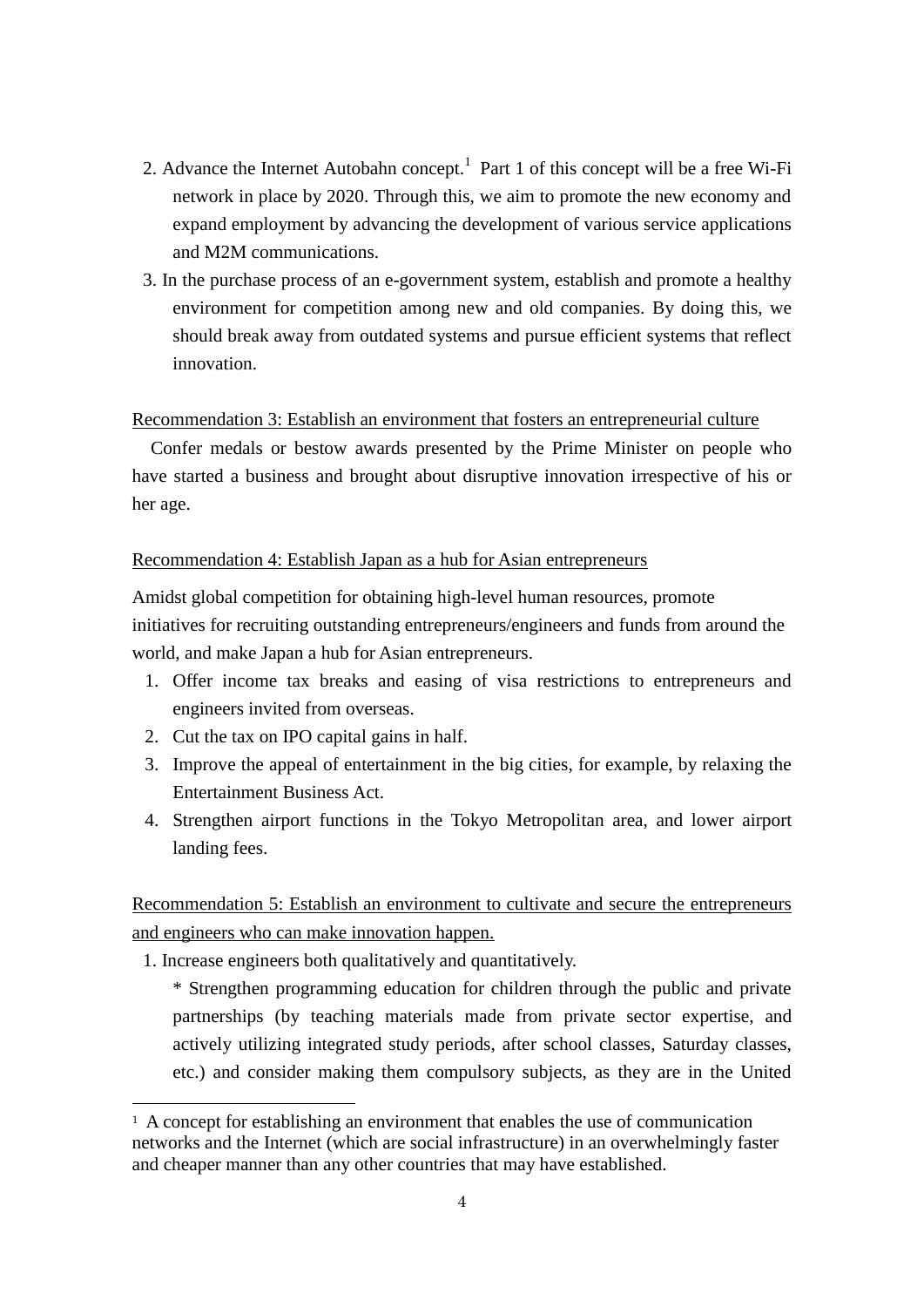Kingdom.<sup>2</sup>

- 2. Promote IT education
	- ・Give each student one IT device, and make a shift toward problem-solving and debate-based education.
- 3. Promote entrepreneur education.
	- ・Convey the significance of taking risks, creating new value, and changing the world. To encourage changing ways of thinking, dispatch entrepreneurs as instructors to education sites using remote education systems as widely as possible.
	- ・Introduce finance, management, and marketing education into curricula.
- 4. Establish an environment in which women can actively participate.
	- ・Carry out support by enhancing childcare facilities and promoting working at home.

### Recommendation 6: Establish the environment to create a Venture Ecosystem

- 1. Strengthen the combinations that support an entrepreneur in the management aspects.
	- ・Aim for effective use of outstanding people with large company management experience.
	- ・ Strengthen the support of promising companies by experienced venture management teams. For example, review the elimination of the system that allows for the combining of capital gain/loss from both listed and unlisted companies, and make support on the funding side easier.
- 2. Encourage the reexamination of risk-averse personal guarantees and repurchase provisions in VC investment contracts.

Recommendation 7: Establish an environment for strengthening executives' management skills

- 1. Mandate the appointment of outside directors to ensure that world-class corporate governance is implemented.
- 2. Promote the introduction of stock-based compensation

-

3. Abolish cross-shareholding in order to introduce the principles of competition into

<sup>2</sup> From the standpoint of improving thinking skills, the United Kingdom plans to make "Computing" a compulsory subject in elementary and middle schools (ages 5 to 16) from September of this year (marking a radical change to the traditional ICT compulsory subjects). The curriculum is being developed with advice from private enterprise.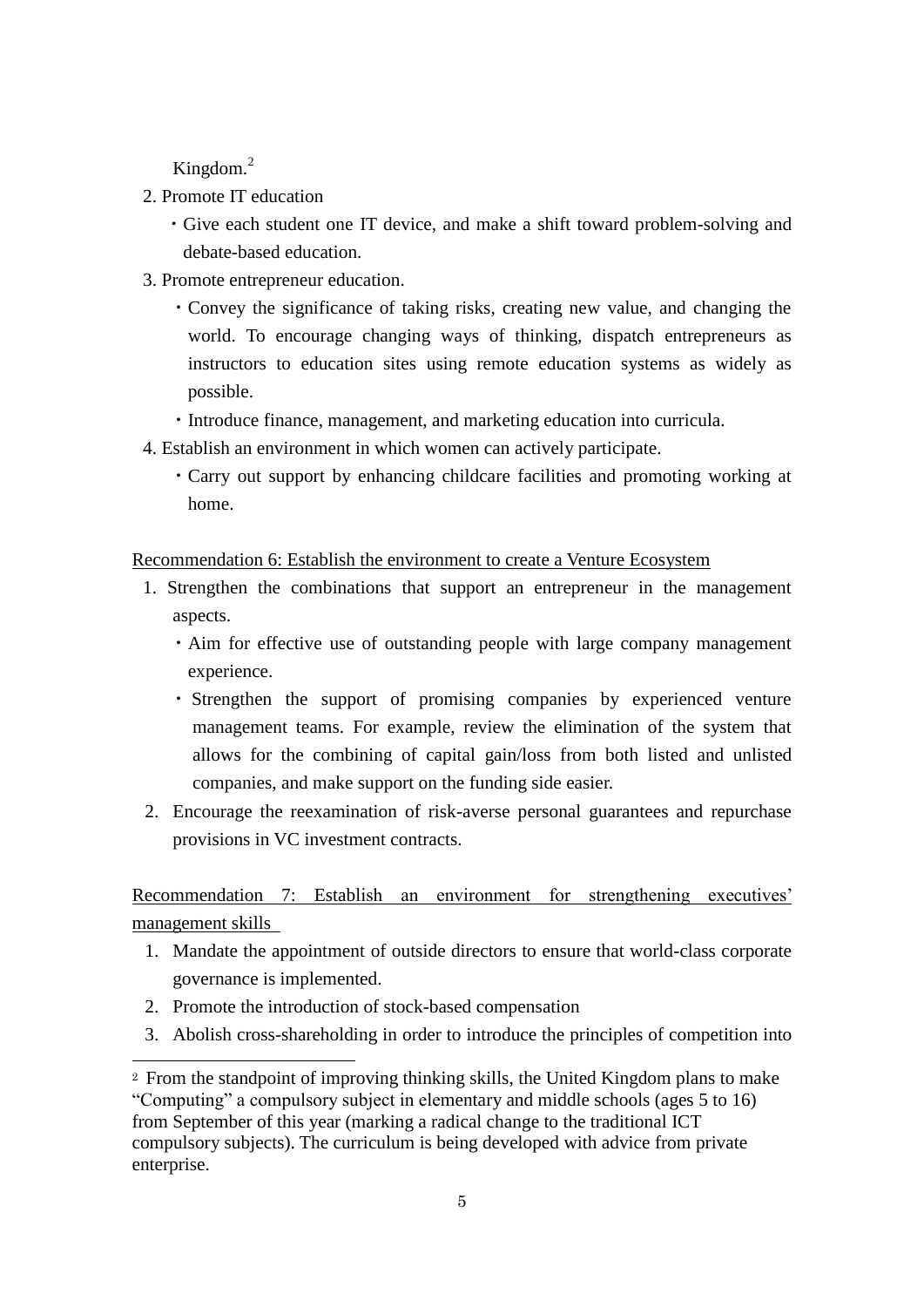corporate management and secure open capital markets.

# 4. Future activities of JANE

- (1) We will continue to make strenuous efforts to implement specific policy recommendations centering on innovation, entrepreneurship, and global-mindedness.
- (2) We will establish a system to recognize people who have brought about innovation. The award ceremony is scheduled for July.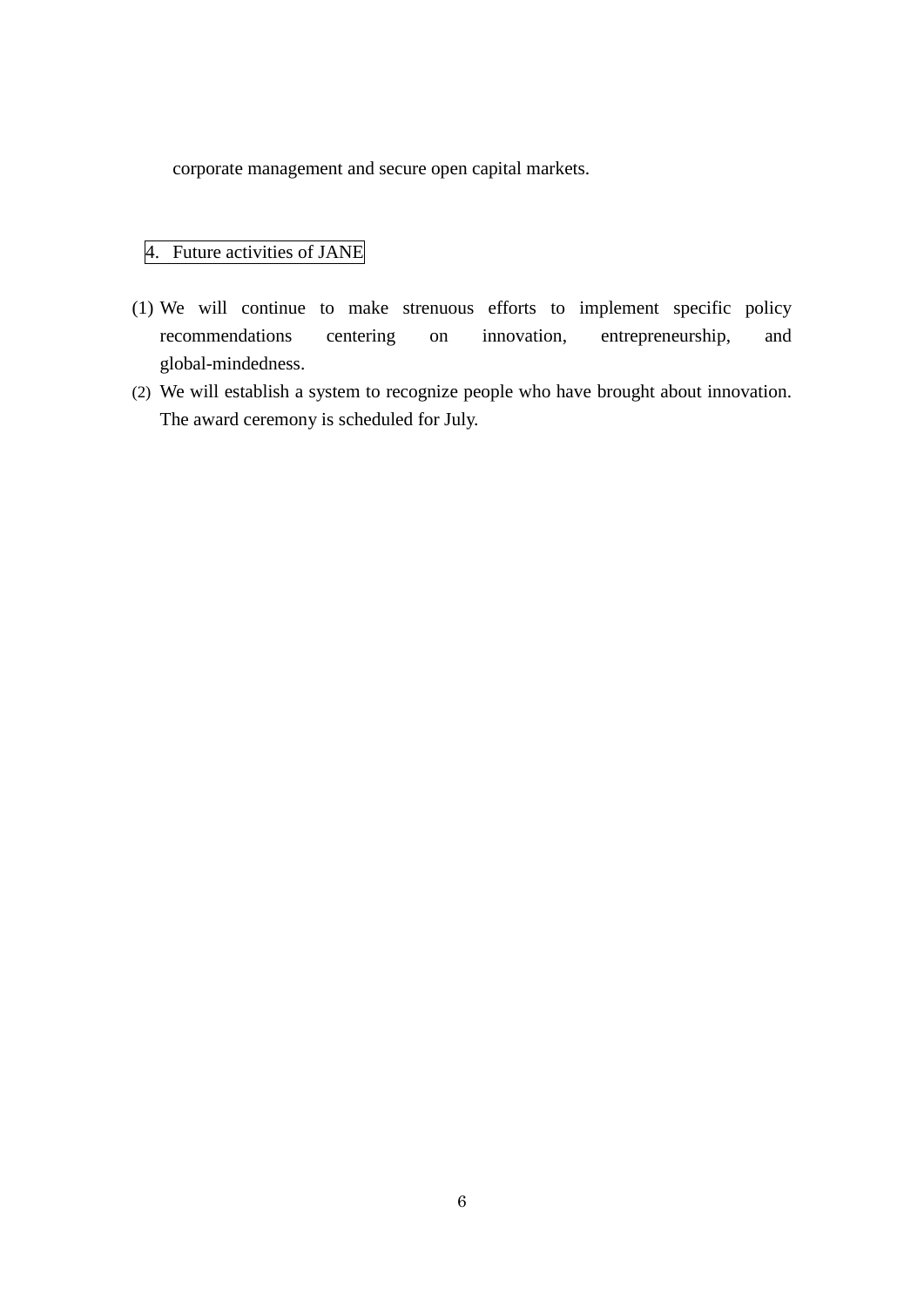# **Reference: Highlights from Statements Made by Panelists at NES 2014**

## **1. Transition in industrial structure, cataclysmic changes currently underway**

- ・The concept of fashionability has been introduced to IT devices, such as in the form wearable devices
- ・Mobile devices are changing the world. Mobile users differ from traditional Internet users. Just about all of the current disruptive technologies today are mobile.
- ・Business process digitization and communications digitization are moving ahead. Going forward, the digitization of society and industry as a whole will also advance. The question of how much societal added value can be created will become important.
- ・Analyze and utilize big data to change "information" into "intelligence."
- ・Today's innovation is revolution.
- ・The past five years have been the age of software and social media. The next five years will be the age of "technology products," including fully autonomous machines and virtual reality.

## **2. Entrepreneurship and Ecosystems**

- ・A company is not something you join; it's something you create.
- ・Japan is trying for a 1.000 batting average when .300 will do.
- ・In order to succeed, you need to do everything that other people are doing. An entrepreneur is someone who goes beyond that to find the errors in traditional ways, and then does the things no one else is doing.
- ・The existing players fear a decrease in profits and take no action, but in reality, profits will fall further when no new actions are taken. There is a problem with this mindset.
- ・In Silicon Valley there are many people who proceed with what they want to do, and who are exciting to meet. In Japan, you are forced to direct your energy toward doing things other than what you really want to do.
- ・*Shoganai* ("it can't be helped") is a Japanese expression that I hate. There must be something that can be done.
- ・Globally, freedom of management is being ensured. We have things like non-voting stock mechanisms.
- ・Legal regulations and resistance to their abolishment exist everywhere, but innovators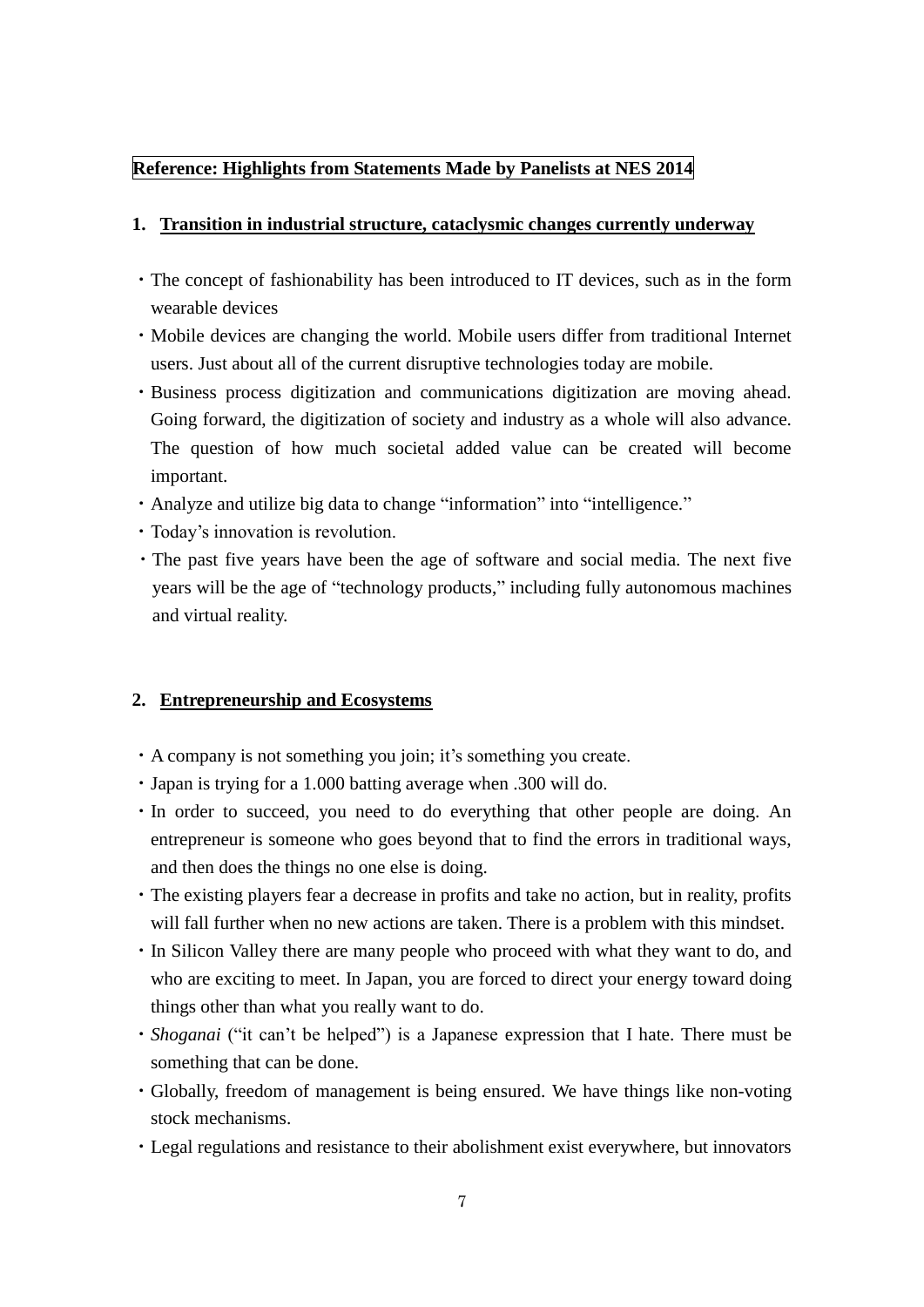need to fight against them.

## **3. The fostering of entrepreneurial culture and ecosystems**

- ・We need organizations and cultures that welcome "crazy people," as well as the "clever people" to support and carry on after them.
- ・You can't force innovation to happen, but you can create the culture and environment that allows it to happen."
- ・Entrepreneurship is contagious.
- ・Don't just accept failure. Evaluate it, share it and pass it on to those around you.
- ・Innovation happens when you get a chance to learn from failure and try once again. You get two or three chances in Silicon Valley.
- ・There are many venture companies in Israel because Israelis don't like to work for other people, they like doing different things than other people, and they are not ashamed of failure because their education forgives failure.
- ・What is needed in an entrepreneurial culture is the absence of hierarchies, and the generation of discussions on equal footing.
- ・The most important thing is mindset.
- ・In Silicon Valley, there are many cases where one person creates the vision, another is in charge of funding, and so on. They work as a team after the scope of each person's responsibilities is decided.
- ・In Japan, most venture capital is backed by banks, but what is needed is venture capital that comes with things like entrepreneurial experience or a technical background and can offer more than just monetary support.
- ・The fact is, the large corporations originally began as startups. Therefore, they must give support to startups.
- ・In China, the big corporations used to always copy the startups, but now they are starting to invest in startups rather than venture capital. The same thing has to happen in Japan.

## **4. Japan's potential**

- ・Japan recovered from the devastation of war in one generation to become a great economic power. The entrepreneurial spirit exists in Japan.
- ・"Authenticity-oriented": The Japanese culture praised around the world includes more than just pop culture.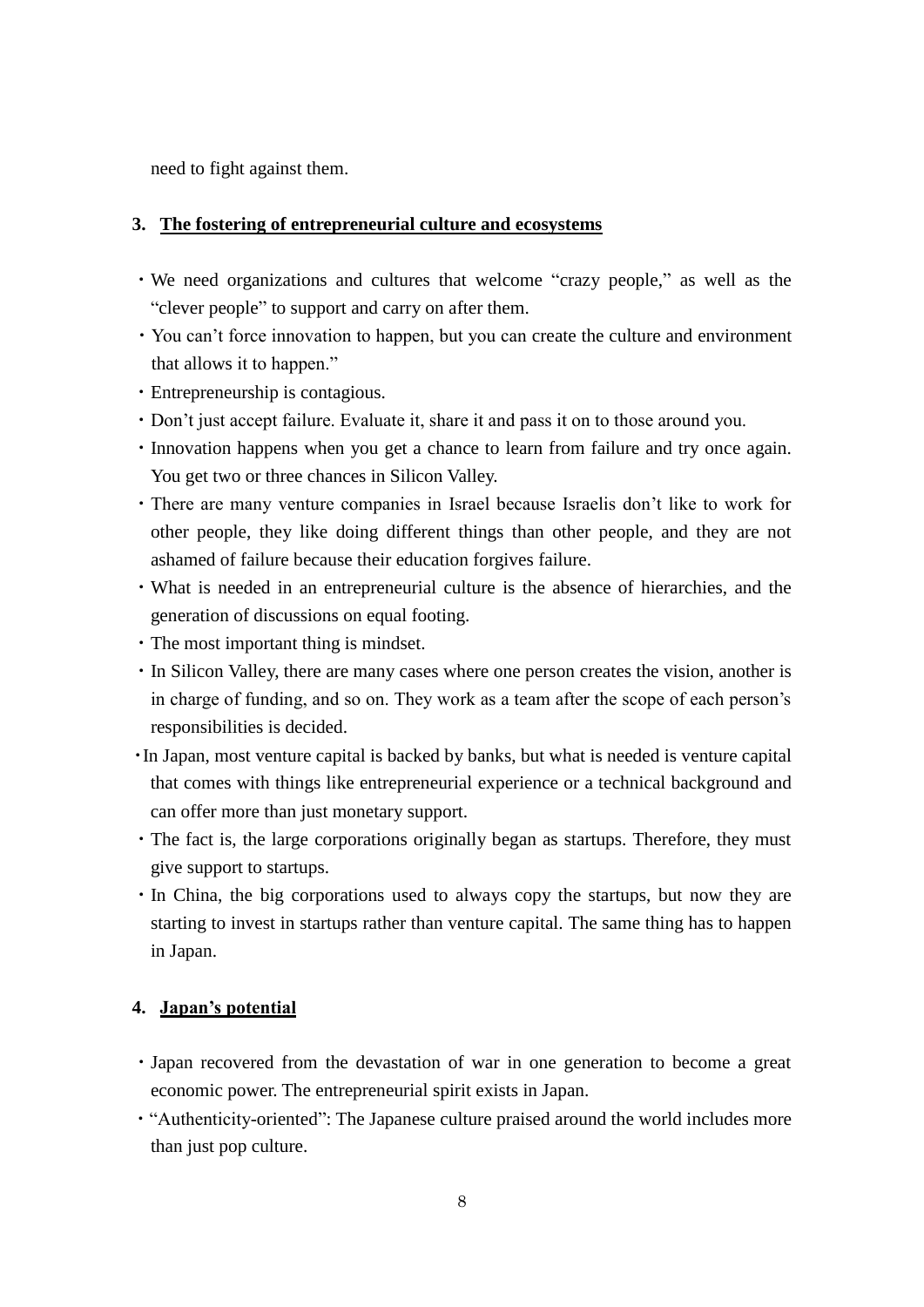- ・Japan is a developed country in the area of mobile services. It can lead the world in the creation of innovation in the automobile sector.
- ・Just as it was during the industrial revolution, once Japan fixes its gaze on its goals, it is capable of producing superb goods and services. In the age of the digital revolution as well, Japan will make remarkable progress going forward.

## **5. Japan's challenges**

- ・In order to cultivate the entrepreneurial spirit, the tasks for Japan as a nation will be regulatory and tax system reform, increased labor mobility, and the expansion of employment opportunities for women.
- ・The challenges for Japan will be the promotion of cooperation on entrepreneurship that transcends national, regional, and corporate boundaries, and the establishment of an environment for this purpose.
- ・In working toward becoming a tourist-oriented country, Japan will need to lower its high airfares, increase international flights to and from cities other than Tokyo and Osaka, and establish a "third airport" aside from Haneda and Narita, both of which have expensive airport usage fees. Japan also needs to relax regulations on visas and other travel-related regulations.
- ・Even in Japan, individualism should be promoted, for example, through the elimination of uniforms and rules.
- ・In the music industry, users should be able to access all music, but the suppliers are restricting it. This is true of all countries, but Japan is especially lagging behind.
- ・In the advertising industry, interregional barriers are in the process of disappearing, and the whole concept of advertising is changing. However, restrictions still remain, and there is a need to break these barriers.
- ・In Japan, the market is large, content producers are dispersed, and stakeholders are many. It's complicated.

## **6. Privacy issues**

- ・Japan is a conservative country when it comes to the use of personal information. Rather than trying to convince 100% of the population, the people should be given choices and the market should be the driving force.
- ・People are obtaining various benefits from providing personal information. The provision of personal information should be promoted via opt-in mechanisms.